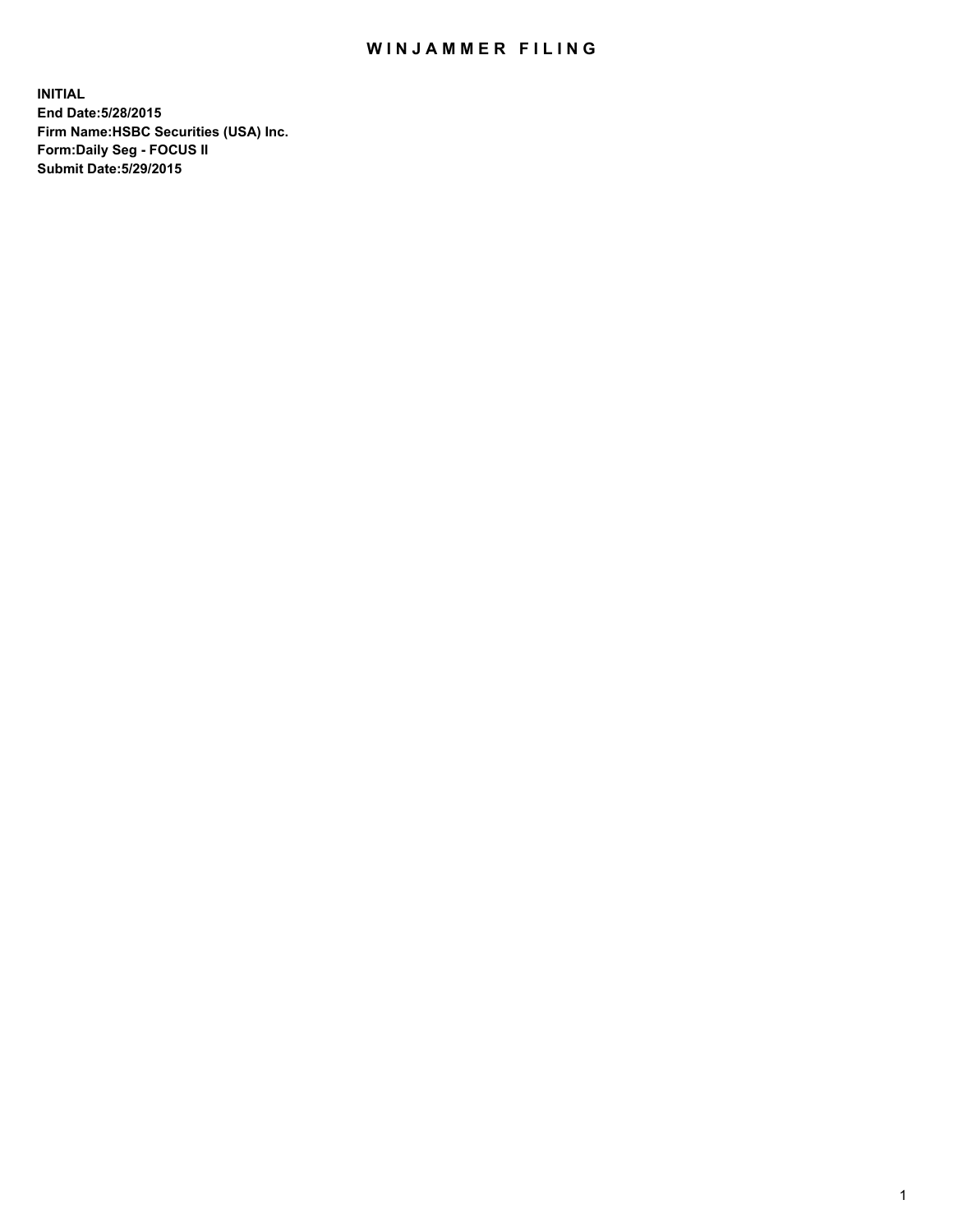## **INITIAL End Date:5/28/2015 Firm Name:HSBC Securities (USA) Inc. Form:Daily Seg - FOCUS II Submit Date:5/29/2015 Daily Segregation - Cover Page**

| Name of Company<br><b>Contact Name</b><br><b>Contact Phone Number</b><br><b>Contact Email Address</b>                                                                                                                                                                                                                          | <b>HSBC Securities (USA) Inc.</b><br><b>Steven Richardson</b><br>212-525-6445<br>steven.richardson@us.hsbc.com |
|--------------------------------------------------------------------------------------------------------------------------------------------------------------------------------------------------------------------------------------------------------------------------------------------------------------------------------|----------------------------------------------------------------------------------------------------------------|
| FCM's Customer Segregated Funds Residual Interest Target (choose one):<br>a. Minimum dollar amount: ; or<br>b. Minimum percentage of customer segregated funds required:%; or<br>c. Dollar amount range between: and; or<br>d. Percentage range of customer segregated funds required between: % and %.                        | 50,000,000<br>0 <sub>0</sub><br>0 <sub>0</sub>                                                                 |
| FCM's Customer Secured Amount Funds Residual Interest Target (choose one):<br>a. Minimum dollar amount: ; or<br>b. Minimum percentage of customer secured funds required:%; or<br>c. Dollar amount range between: and; or<br>d. Percentage range of customer secured funds required between:% and%.                            | 10,000,000<br><u>0</u><br>0 <sub>0</sub><br>0 <sub>0</sub>                                                     |
| FCM's Cleared Swaps Customer Collateral Residual Interest Target (choose one):<br>a. Minimum dollar amount: ; or<br>b. Minimum percentage of cleared swaps customer collateral required:% ; or<br>c. Dollar amount range between: and; or<br>d. Percentage range of cleared swaps customer collateral required between:% and%. | 30,000,000<br>00<br><u>00</u>                                                                                  |

Attach supporting documents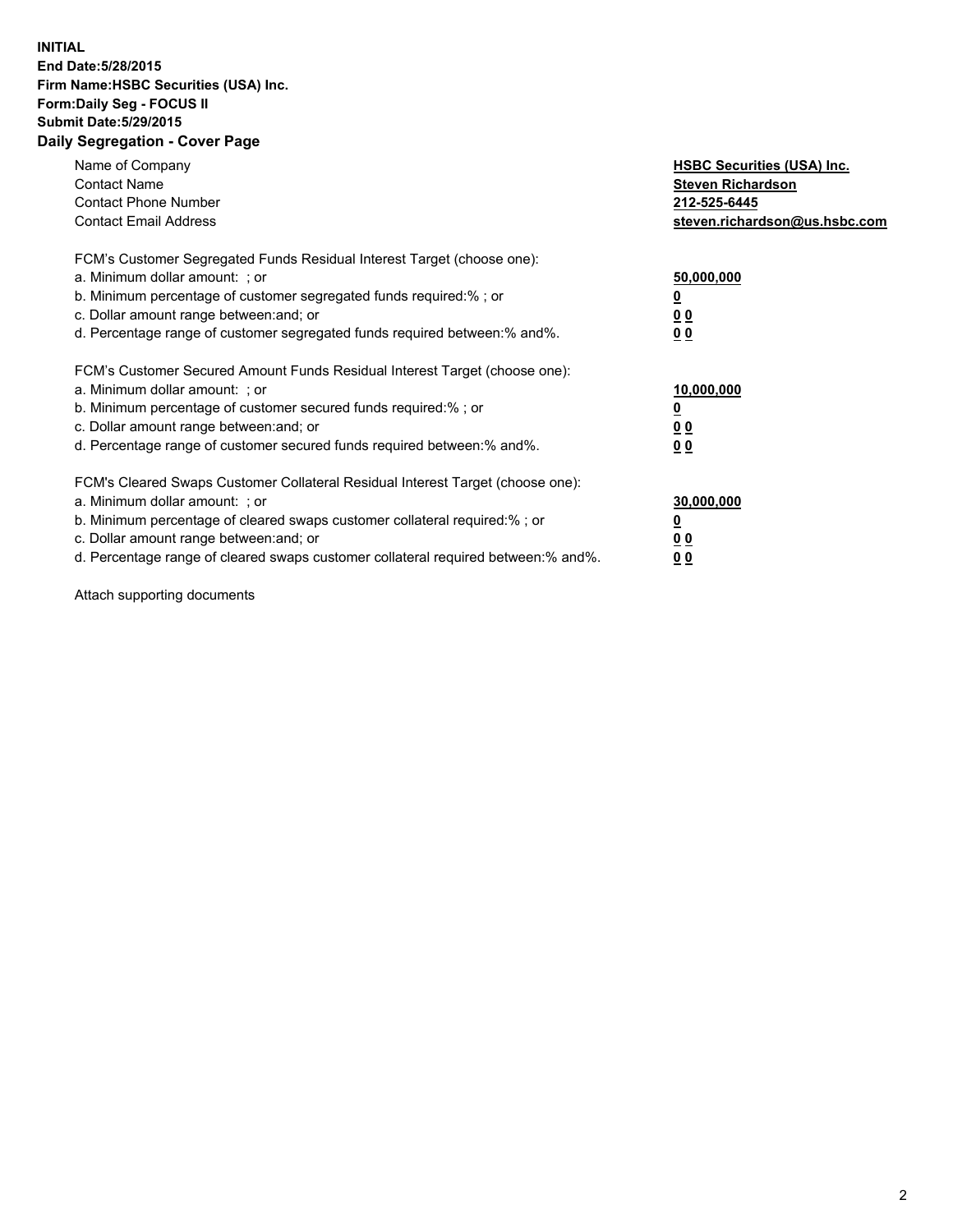**INITIAL End Date:5/28/2015 Firm Name:HSBC Securities (USA) Inc. Form:Daily Seg - FOCUS II Submit Date:5/29/2015 Daily Segregation - Secured Amounts**

Foreign Futures and Foreign Options Secured Amounts Amount required to be set aside pursuant to law, rule or regulation of a foreign government or a rule of a self-regulatory organization authorized thereunder **0** [7305] 1. Net ledger balance - Foreign Futures and Foreign Option Trading - All Customers A. Cash **56,630,477** [7315] B. Securities (at market) **30,460,075** [7317] 2. Net unrealized profit (loss) in open futures contracts traded on a foreign board of trade **5,766,818** [7325] 3. Exchange traded options a. Market value of open option contracts purchased on a foreign board of trade **0** [7335] b. Market value of open contracts granted (sold) on a foreign board of trade **0** [7337] 4. Net equity (deficit) (add lines 1. 2. and 3.) **92,857,370** [7345] 5. Account liquidating to a deficit and account with a debit balances - gross amount **984,919** [7351] Less: amount offset by customer owned securities **-976,268** [7352] **8,651** [7354] 6. Amount required to be set aside as the secured amount - Net Liquidating Equity Method (add lines 4 and 5) **92,866,021** [7355] 7. Greater of amount required to be set aside pursuant to foreign jurisdiction (above) or line 6. **92,866,022** [7360] FUNDS DEPOSITED IN SEPARATE REGULATION 30.7 ACCOUNTS 1. Cash in banks A. Banks located in the United States **16,538,103** [7500] B. Other banks qualified under Regulation 30.7 **0** [7520] **16,538,103** [7530] 2. Securities A. In safekeeping with banks located in the United States **30,460,075** [7540] B. In safekeeping with other banks qualified under Regulation 30.7 **0** [7560] **30,460,075** [7570] 3. Equities with registered futures commission merchants A. Cash **0** [7580] B. Securities **0** [7590] C. Unrealized gain (loss) on open futures contracts **0** [7600] D. Value of long option contracts **0** [7610] E. Value of short option contracts **0** [7615] **0** [7620] 4. Amounts held by clearing organizations of foreign boards of trade A. Cash **0** [7640] B. Securities **0** [7650] C. Amount due to (from) clearing organization - daily variation **0** [7660] D. Value of long option contracts **0** [7670] E. Value of short option contracts **0** [7675] **0** [7680] 5. Amounts held by members of foreign boards of trade A. Cash **65,989,704** [7700] B. Securities **0** [7710] C. Unrealized gain (loss) on open futures contracts **5,766,818** [7720] D. Value of long option contracts **0** [7730] E. Value of short option contracts **0** [7735] **71,756,522** [7740] 6. Amounts with other depositories designated by a foreign board of trade **0** [7760] 7. Segregated funds on hand **0** [7765] 8. Total funds in separate section 30.7 accounts **118,754,700** [7770] 9. Excess (deficiency) Set Aside for Secured Amount (subtract line 7 Secured Statement Page 1 from Line 8) **25,888,678** [7380] 10. Management Target Amount for Excess funds in separate section 30.7 accounts **10,000,000** [7780] 11. Excess (deficiency) funds in separate 30.7 accounts over (under) Management Target **15,888,678** [7785]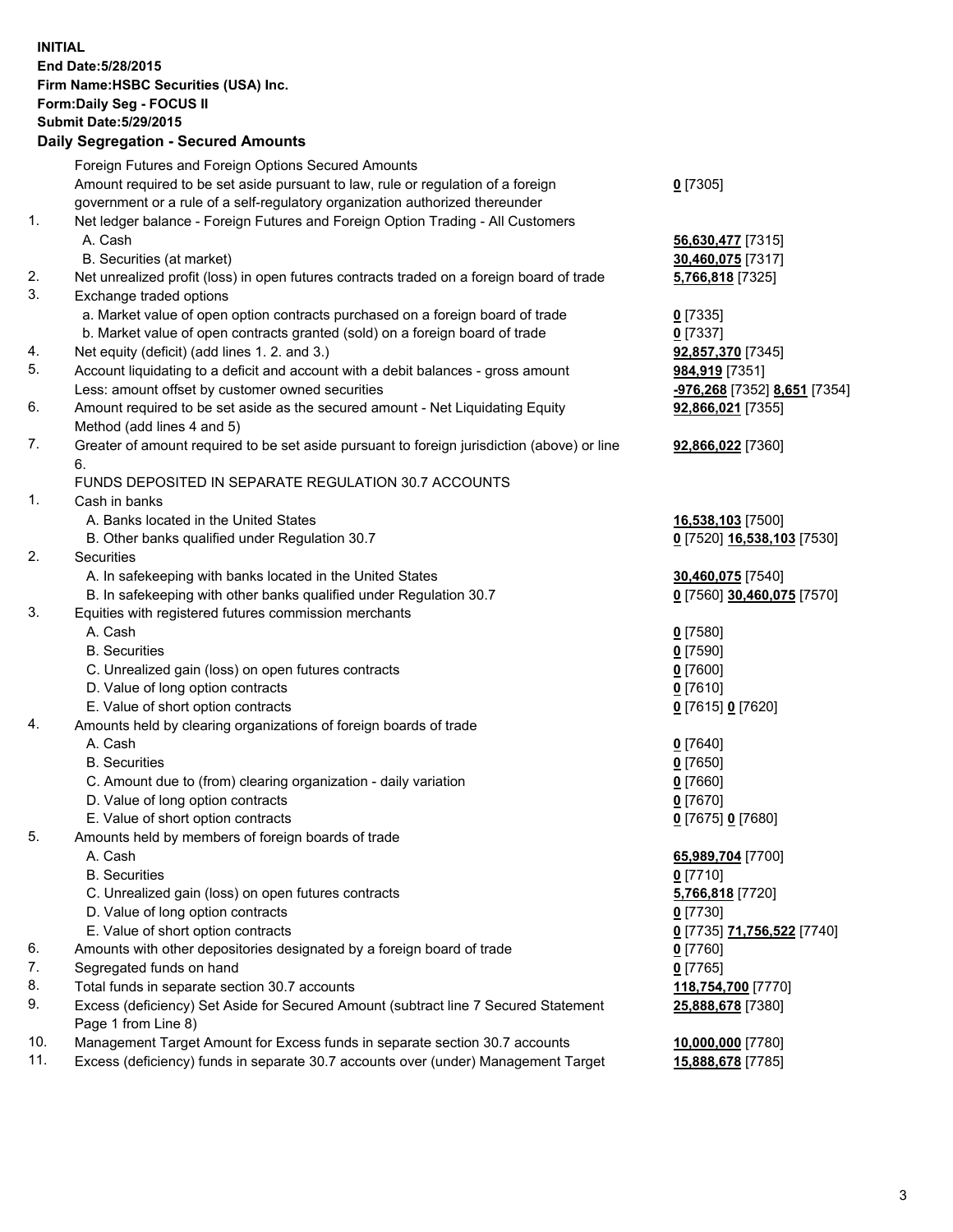| <b>INITIAL</b>                | End Date: 5/28/2015<br>Firm Name: HSBC Securities (USA) Inc.<br>Form: Daily Seg - FOCUS II                    |                                  |  |  |  |
|-------------------------------|---------------------------------------------------------------------------------------------------------------|----------------------------------|--|--|--|
| <b>Submit Date: 5/29/2015</b> |                                                                                                               |                                  |  |  |  |
|                               | Daily Segregation - Segregation Statement                                                                     |                                  |  |  |  |
|                               |                                                                                                               |                                  |  |  |  |
|                               | SEGREGATION REQUIREMENTS(Section 4d(2) of the CEAct)                                                          |                                  |  |  |  |
| 1.                            | Net ledger balance                                                                                            |                                  |  |  |  |
|                               | A. Cash                                                                                                       | -31,119,751 [7010]               |  |  |  |
|                               | B. Securities (at market)                                                                                     | 648,947,262 [7020]               |  |  |  |
| 2.<br>3.                      | Net unrealized profit (loss) in open futures contracts traded on a contract market<br>Exchange traded options | 311,316,239 [7030]               |  |  |  |
|                               | A. Add market value of open option contracts purchased on a contract market                                   | 97,926,716 [7032]                |  |  |  |
|                               | B. Deduct market value of open option contracts granted (sold) on a contract market                           | -4,582,189 [7033]                |  |  |  |
| 4.                            | Net equity (deficit) (add lines 1, 2 and 3)                                                                   | 1,022,488,277 [7040]             |  |  |  |
| 5.                            | Accounts liquidating to a deficit and accounts with                                                           |                                  |  |  |  |
|                               | debit balances - gross amount                                                                                 | 1,667,491 [7045]                 |  |  |  |
|                               | Less: amount offset by customer securities                                                                    | -1,488,980 [7047] 178,511 [7050] |  |  |  |
| 6.                            | Amount required to be segregated (add lines 4 and 5)                                                          | 1,022,666,788 [7060]             |  |  |  |
|                               | FUNDS IN SEGREGATED ACCOUNTS                                                                                  |                                  |  |  |  |
| 7.                            | Deposited in segregated funds bank accounts                                                                   |                                  |  |  |  |
|                               | A. Cash                                                                                                       | 9,799,902 [7070]                 |  |  |  |
|                               | B. Securities representing investments of customers' funds (at market)                                        | $0$ [7080]                       |  |  |  |
|                               | C. Securities held for particular customers or option customers in lieu of cash (at<br>market)                | 193,902,124 [7090]               |  |  |  |
| 8.                            | Margins on deposit with derivatives clearing organizations of contract markets                                |                                  |  |  |  |
|                               | A. Cash                                                                                                       | 244,823,338 [7100]               |  |  |  |
|                               | B. Securities representing investments of customers' funds (at market)                                        | 71,253,409 [7110]                |  |  |  |
|                               | C. Securities held for particular customers or option customers in lieu of cash (at                           | 455,045,138 [7120]               |  |  |  |
|                               | market)                                                                                                       |                                  |  |  |  |
| 9.                            | Net settlement from (to) derivatives clearing organizations of contract markets                               | 25,921,404 [7130]                |  |  |  |
| 10.                           | Exchange traded options                                                                                       |                                  |  |  |  |
|                               | A. Value of open long option contracts                                                                        | 97,926,716 [7132]                |  |  |  |
|                               | B. Value of open short option contracts                                                                       | -4,582,189 [7133]                |  |  |  |
| 11.                           | Net equities with other FCMs                                                                                  |                                  |  |  |  |
|                               | A. Net liquidating equity                                                                                     | 34,164,291 [7140]                |  |  |  |
|                               | B. Securities representing investments of customers' funds (at market)                                        | $0$ [7160]                       |  |  |  |
|                               | C. Securities held for particular customers or option customers in lieu of cash (at                           | $0$ [7170]                       |  |  |  |
|                               | market)                                                                                                       |                                  |  |  |  |
| 12.                           | Segregated funds on hand                                                                                      | $0$ [7150]                       |  |  |  |
| 13.                           | Total amount in segregation (add lines 7 through 12)                                                          | 1,128,254,133 [7180]             |  |  |  |
| 14.                           | Excess (deficiency) funds in segregation (subtract line 6 from line 13)                                       | 105,587,345 [7190]               |  |  |  |
| 15.                           | Management Target Amount for Excess funds in segregation                                                      | 50,000,000 [7194]                |  |  |  |
| 16.                           | Excess (deficiency) funds in segregation over (under) Management Target Amount                                | 55,587,345 [7198]                |  |  |  |
|                               | <b>Excess</b>                                                                                                 |                                  |  |  |  |